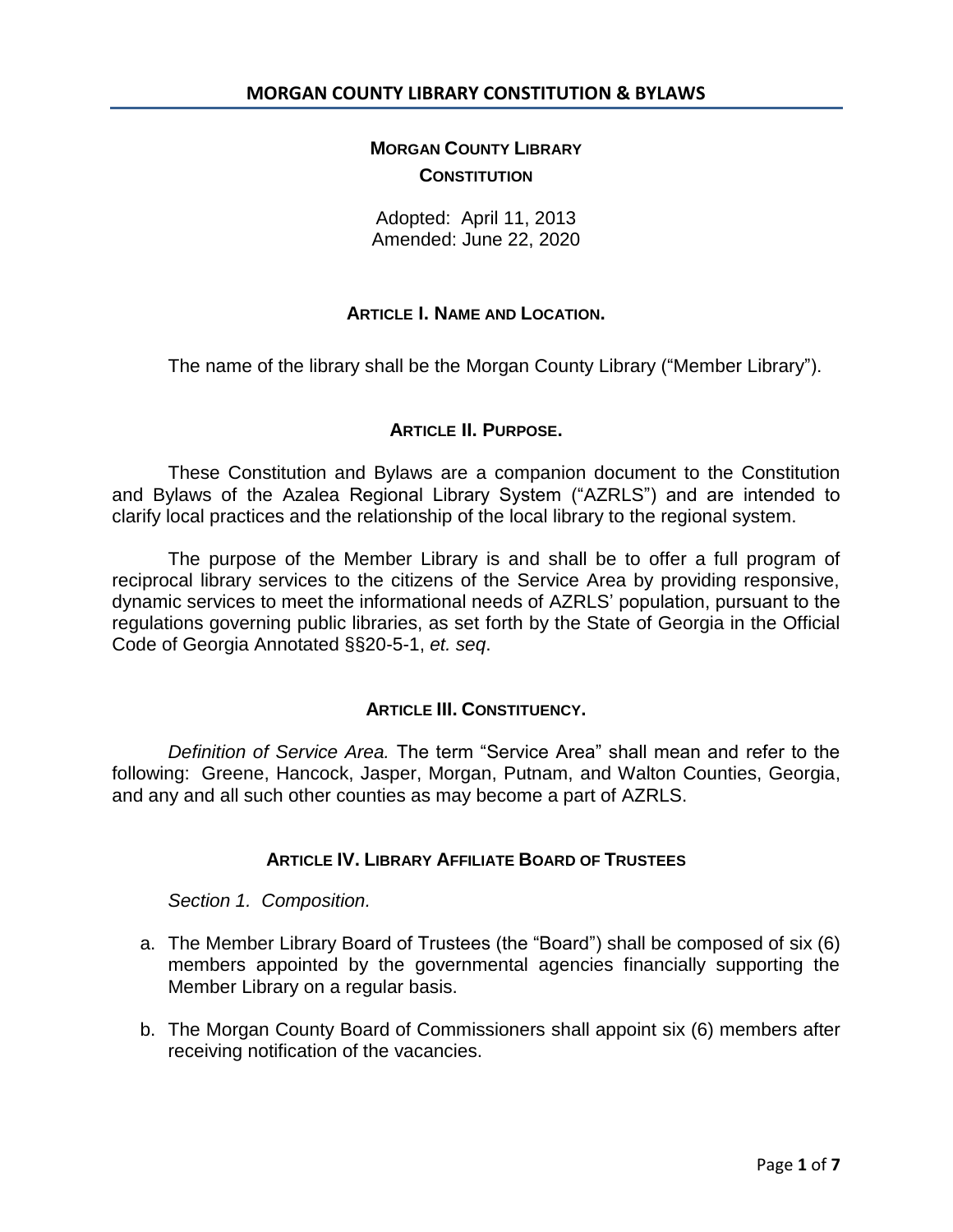c. Any person appointed to the Member Library Board must be a legal resident of Morgan County. If he/she moves his/her legal residence outside of Morgan County, he/she shall be replaced on the Board.

*Section 2. Term.*

- a. Each Board Member's term of office shall be six (6) consecutive years with the starting date being the first day of the new AZRLS fiscal year and ending on the day before the commencement of the AZRLS fiscal year six (6) years after election (hereinafter referred to as the "Term").
- b. No Board Member may serve on the Board for more than two (2) consecutive Terms, unless that Board Member is elected onto the Member Library Board of Trustees by a different funding agency than the funding agency which elected the Board Member for the immediately preceding two (2) Terms.
- c. Any Board Member may leave the Board for any reason, from time to time, and is eligible to be re-appointed to the Board after one (1) year, unless able to be appointed under Article IV Section 2(b).

*Section 3. Compensation.* Pursuant to O.C.G.A. §20-5-44, Board Members shall receive no compensation. However, they may be reimbursed for any reasonable and necessary expenses incurred in the performance of library business. Dues or fees for membership in local, state, regional, or national library associations may be paid from library funds.

*Section 4. Removal*.

- a. A Board Member may be removed for missing, or failure to notify pursuant to Article IV, Section 4 (b) below, three (3) consecutive, regularly scheduled Board Meetings or Regional Board Meeting, in accordance with O.C.G.A. § 20-5-42 (d).
- b. Absences shall be excused if a letter of inability to attend has been sent by the Trustee to the Chair of the Board or the Director within three (3) days of a regularly scheduled Board or Regional Board Meeting.

*Section 5. Vacancies.*

a. Vacancies on the Board shall be filled in the same manner that appointments are made, except that when filling a vacancy, the term of the person filling the vacancy (hereinafter referred to as the "Replacement") shall be for a term of six (6) years plus any number of days from the time of election until the end of the current fiscal year.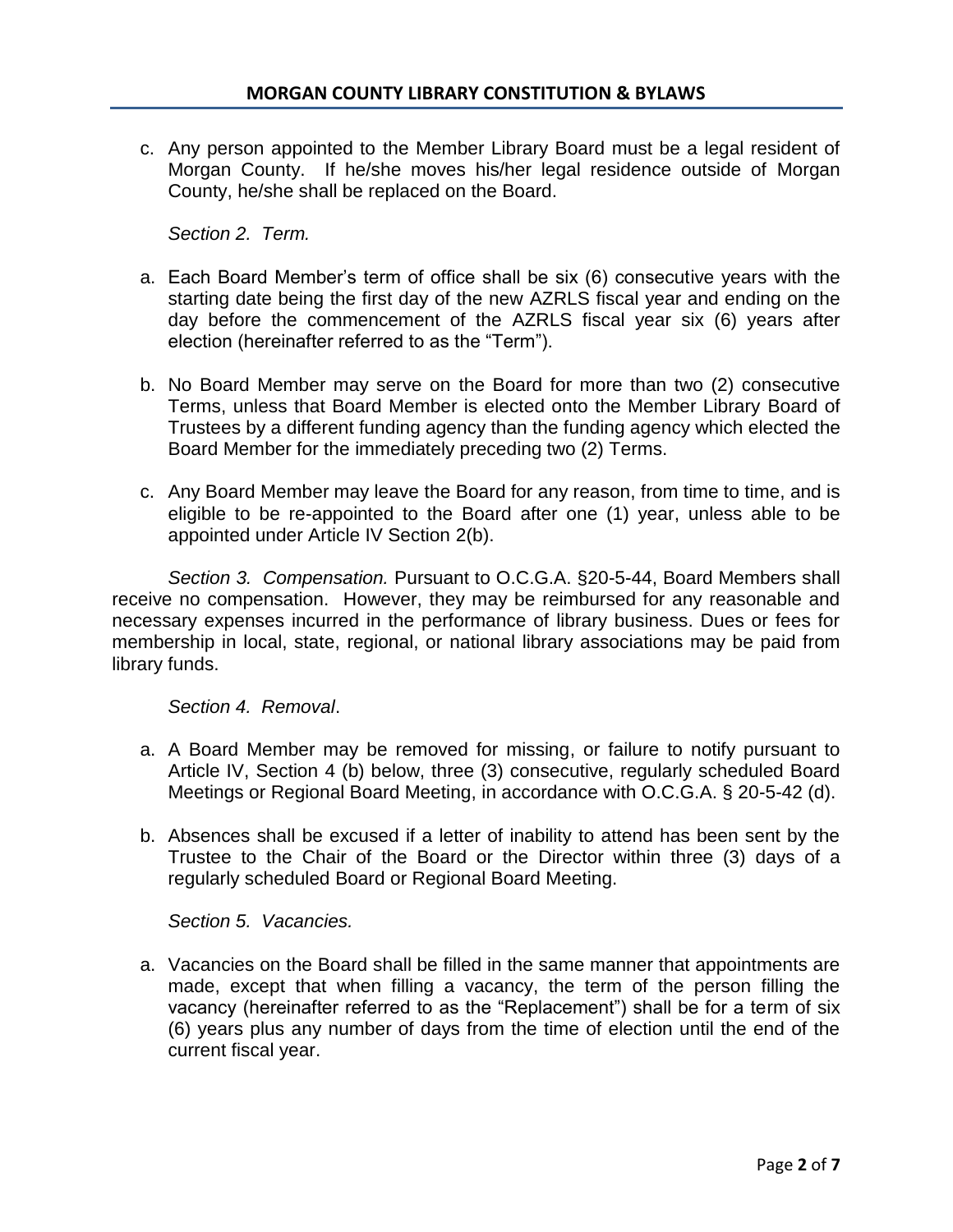b. The Replacement shall serve for a term which is greater than six (6) years, but fewer than seven (7) years.

*Section 6.* All members of the Member Library Board shall hold membership in the AZRLS' Board of Trustees (the "Regional Board"). The Board can cast no more than one vote (equal representation with all other libraries) at Regional Board Meetings.

# **ARTICLE V. OFFICERS.**

*Section 1.* The officers of the Board shall be a Chair and other officers to be assigned as needed. These officers shall perform the duties prescribed by the Bylaws and by parliamentary authority adopted by the Board.

*Section 2.* Nominations may be made by a committee of three Board Members appointed by the Chair of the Board. The Chair may serve as one of the three members of the nominating committee.

Section 3. The officers shall be elected at any regularly scheduled Board Meeting or Regional Board Meeting, to serve for a two-year term and their term of office shall begin at the close of the meeting at which they are elected.

# **ARTICLE VI. STANDING COMMITTEES.**

Any standing and/or special committees may be appointed by the Chair of the Board.

# **ARTICLE VII. AMENDMENT OF CONSTITUTION.**

This Constitution may be amended at any regular Board Meeting by a two-thirds (2/3) vote of Board Members present in person, provided that notice that the Constitution shall be amended is included in the notice of meeting which is made in writing at least ten (10) days prior to the Board Meeting, and provided, further, that a quorum of Board Members are present in person.

# **ARTICLE VIII. CONFLICTS OF INTEREST.**

*Section 1*. Except as specifically provided herein, in the event of any conflict between the provisions of this Constitution and the Georgia statute provisions governing the operation of public libraries, the Georgia statute shall govern.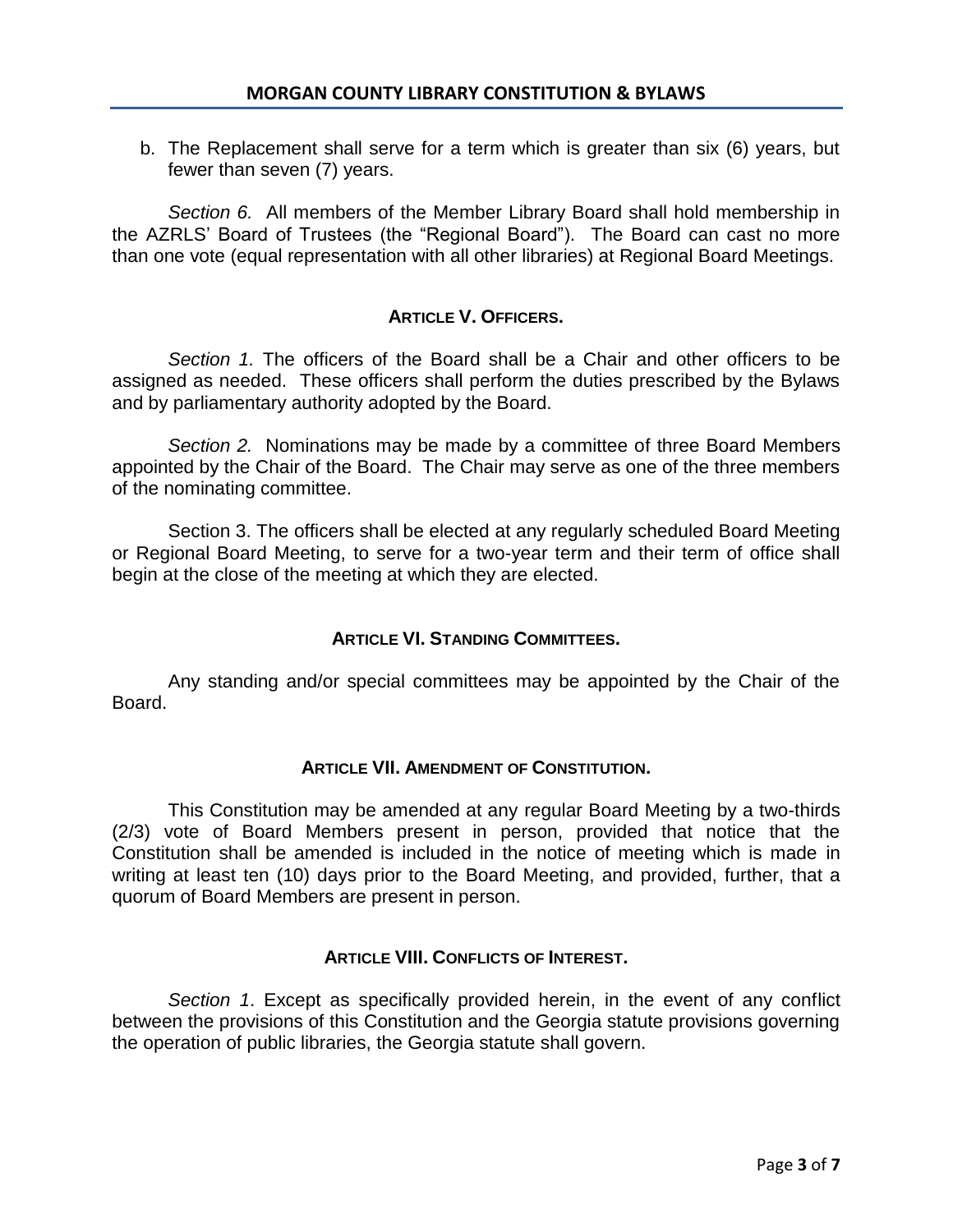*Section 2*. Except as specifically provided herein, in the event of any conflict between the provisions of this Constitution and the Bylaws, this Constitution shall govern.

*Section 3.* Except as specifically provided herein, in the event of any conflict between the provisions of the Constitution and the AZRLS Constitution, the AZRLS Constitution shall govern.

*Section 4.* To avoid any potential claims of conflict of interest, no employee of a company with a direct financial interest with AZRLS may serve on the Board.

*Section 5.* To avoid any potential claims of conflict of interest, no current employee of AZRLS may serve on the Board.

*Section 6.* To avoid any potential claims of conflict of interest, no former employee of AZRLS with fewer than six (6) years from last date of employment to first date of appointment may serve on the Board.

## **ARTICLE IX. GENERAL PROVISIONS.**

*Section 1. Capitalized Words.* Any capitalized words or terms used in this Constitution shall have the meaning ascribed thereto in the Azalea Regional Library Regional Constitution.

*Section 2. Section Titles.* The title and headings used herein are inserted as a matter of convenience only, and do not define, limit, or describe the scope of this Constitution or the intent of the provisions hereof.

*Section. 3. Terms.* Common nouns and pronouns shall be deemed to refer to the masculine, feminine, neuter, singular and plural, as the identity of the person may in the context require.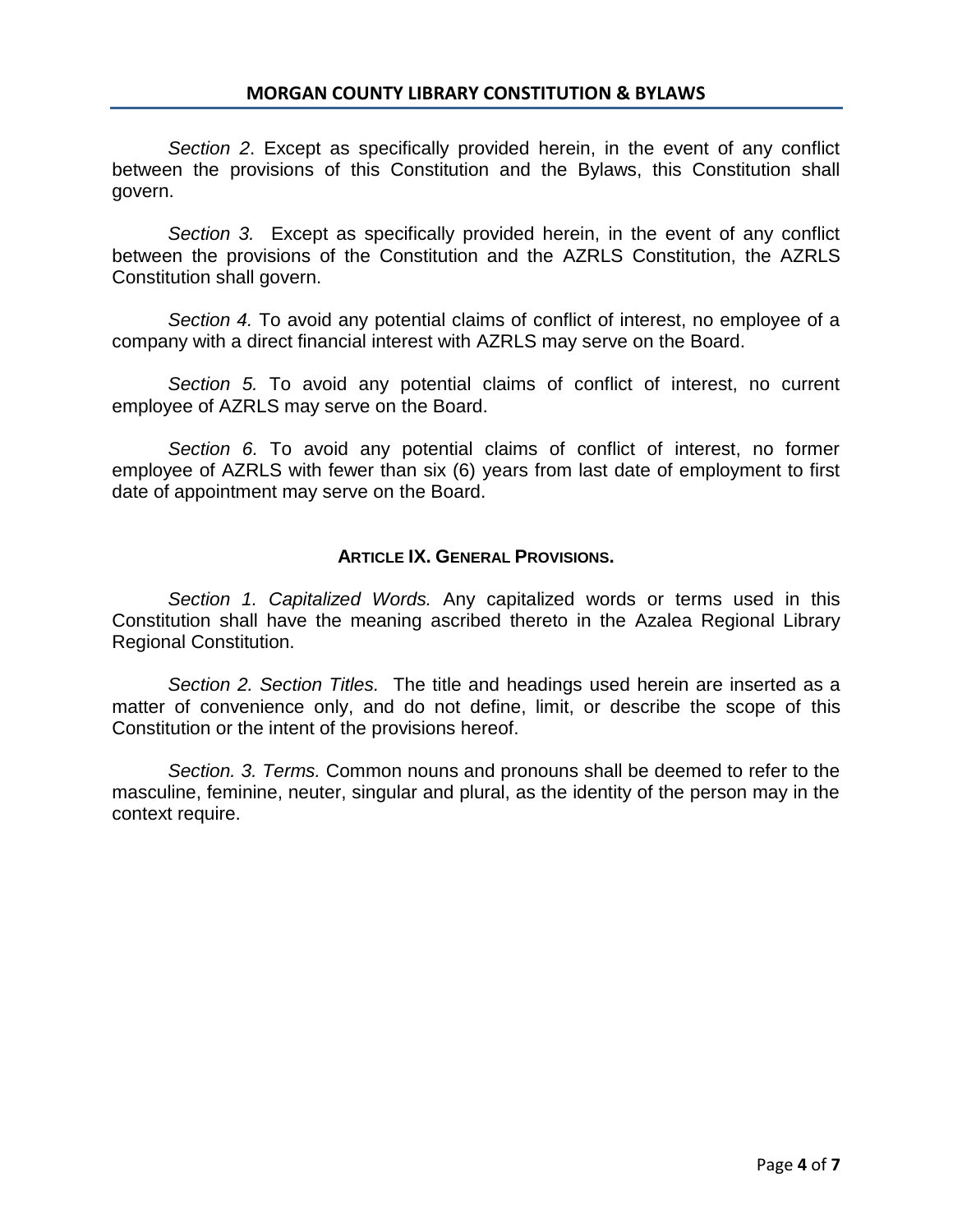# **MORGAN COUNTY LIBRARY BYLAWS**

Adopted: April 11, 2013 Amended: June 22, 2020

### **ARTICLE I. DUTIES AND RESPONSIBILITIES OF BOARD MEMBERS.**

*Section 1.* The Board shall advise the Regional Board on library matters pertaining to the Member Library.

*Section 2.* The Board shall set local policies and practices only when there is no Regional policy governing the area of service.

*Section 3.* The Board shall discharge those duties delegated to it by and through the Regional Board. All formal actions of the Board taken in discharging those duties shall be reported to the AZRLS Director (the "Director") who shall carry out any reporting duties required by State law or by the AZRLS bylaws for approval by the Regional Board and recording at their next meeting.

*Section 4.* The Board shall approve the budget of the Member Library. The Board shall present the Member Library's fiscal needs to its supporting agencies.

.

### **ARTICLE II. DUTIES OF THE OFFICERS.**

The Chair shall preside at all regular called Board meetings. He/she shall appoint all committees and shall serve as an ex-officio member of all committees.

### **ARTICLE III. MEETINGS.**

*Section 1.* Meetings of the Board shall be held according to the provisions stated in the AZRLS Bylaws.

*Section 2*: The Board shall hold meetings simultaneously with the Regional Board and may call meetings as needed at the Member Library, or at a place designated by the Chair.

*Section 3. Notice of Meeting.* Prior to each regular Board Meeting, the Chair or the Secretary shall notify the Director and each Board Member of the date, time, and place of the Board Meeting. Any notice of a meeting required or permitted under these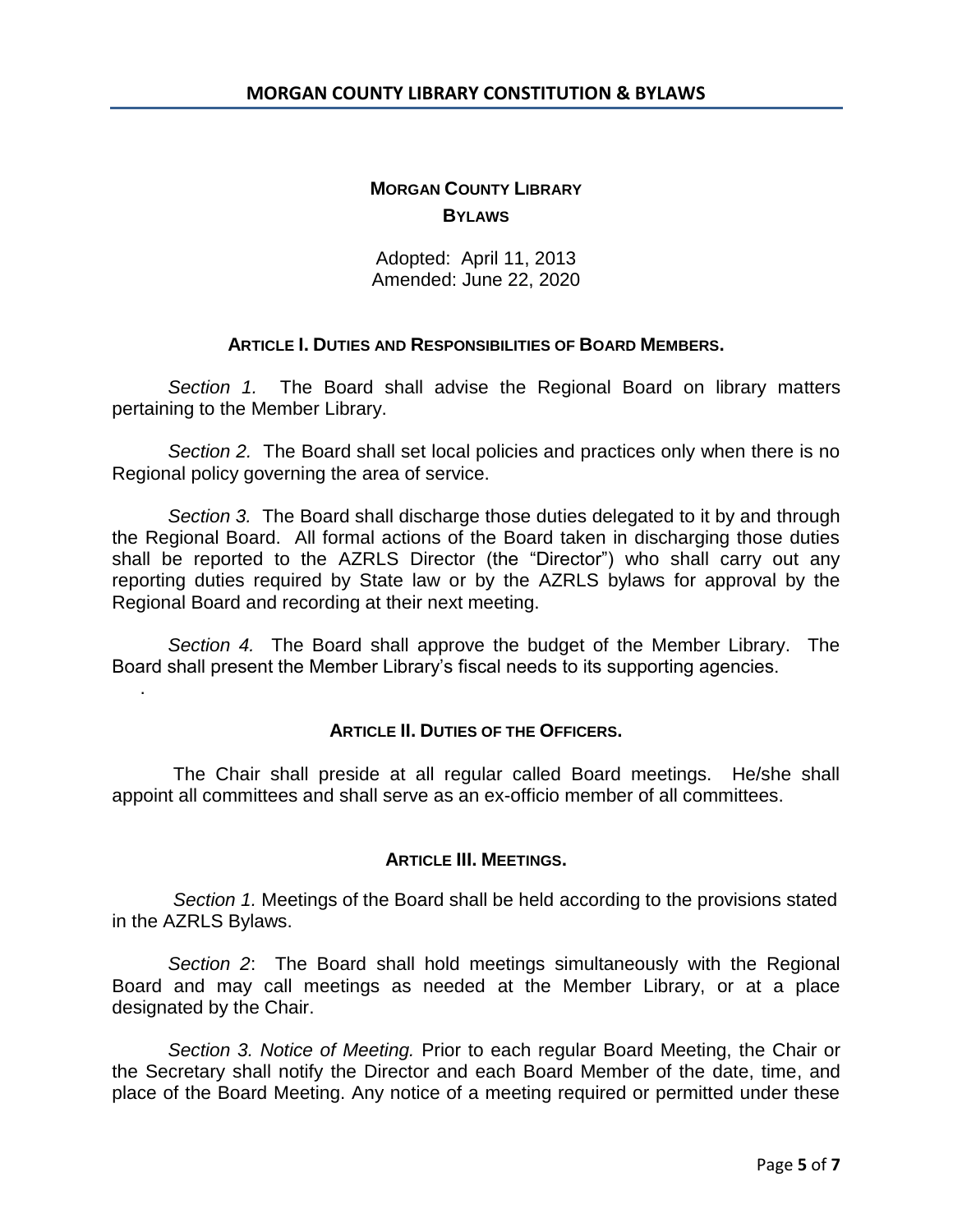Bylaws should be in writing and either delivered personally, sent via overnight courier or United States Postal Service to the recipient's last known address, sent via electronic mail or electronic invitation software.

*Section 4. Open Meetings.* All Board Meetings shall be open to the public and the news media and shall conform to the specifications of the Open Meetings Law found in O.C.G.A. §50-14-1 et. seq., which can be found on the AZRLS website. The Board may, however, enter into a closed session for the purposes outlined in O.C.G.A. §50- 14-1 et. seq.

*Section 5. Quorum.* Thirty-five percent (35%) of the members of the Board shall constitute a quorum to conduct official business. No official business may be conducted without a quorum. Except as stated in Article VI of this document, a simple majority affirmative vote of the quorum present and voting shall be necessary to approve any action before the Board.

*Section 6*. A Board Member or an employee of AZRLS shall record the official actions of the Board (the "Record Keeper"), keep a record of attendance at Board meetings, and have the custody of the official books, which shall be housed in the Library. He/she shall notify the proper appointing authorities of vacancies which may occur on the Board. The Record Keeper shall comply with the Open Meetings Act found in O.C.G.A. §50-14-1 et. seq., by providing copies of the draft minutes within two (2) business days to the Regional Office. He/she shall also report all changes of membership to the Director.

*Section 7. Parliamentary Procedure*. All Board Meetings shall be conducted in accordance with the American Institute of Parliamentarians Standard Code of Parliamentary Procedure.

# **ARTICLE IV. REPORTS.**

The Board shall submit all reports requested by AZRLS to provide the information necessary to complete reports required by State, Federal, or local laws or regulations, or to manage AZRLS in an efficient and business-like manner.

# **ARTICLE V. ATTENDANCE.**

*Section 1. Removal for Cause.*

a. A Board Member may be removed for missing, or failure to notify pursuant to Article V, Section 1 (b) below, three (3) consecutive, regularly scheduled Board Meetings or Regional Board Meetings, in accordance with O.C.G.A. § 20-5-42 (d).